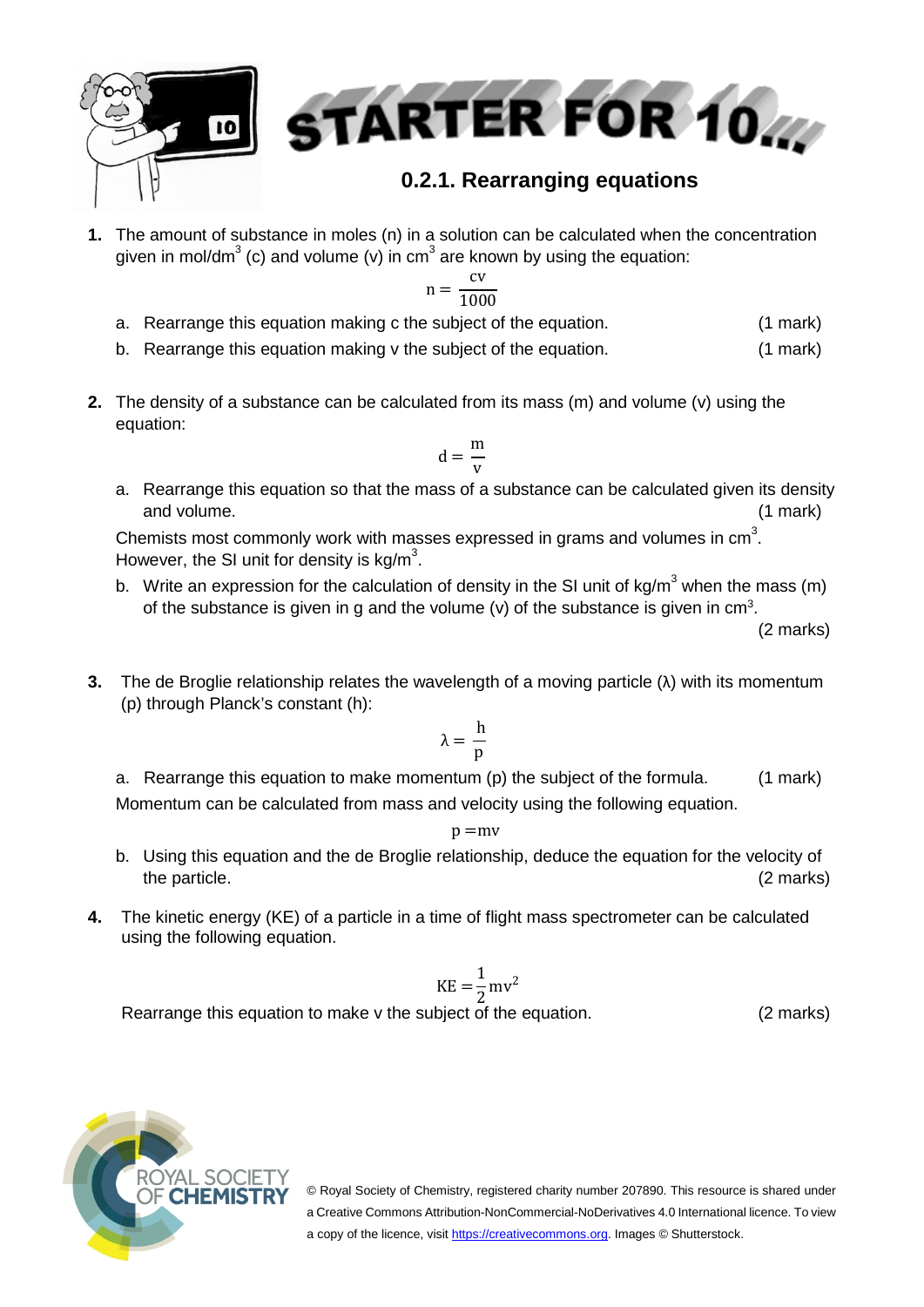

The order of operations for a calculation is very important. If operations are carried out in the wrong order then this could lead to the wrong answer. Most modern calculators will anticipate BODMAS issues when operations are entered but human beings can override the calculator's instincts.

- **1.** Do the following calculations in your head.
	- (a)  $3 + 5 \times 5 =$ (b)  $6 \times 6 + 4 =$ (c)  $20 - 6 \times 2 =$ (d)  $48 - 12 \div 4 =$ (e)  $4 + 4 \div 2 =$ (f)  $100 - (20 \times 3) =$

(6 marks)

**2.** The molecular formula of glucose is  $C_6H_{12}O_6$ . Three students entered the following into their calculators to calculate the relative formula mass of glucose. Repeat their calculations as shown.



(4 marks)

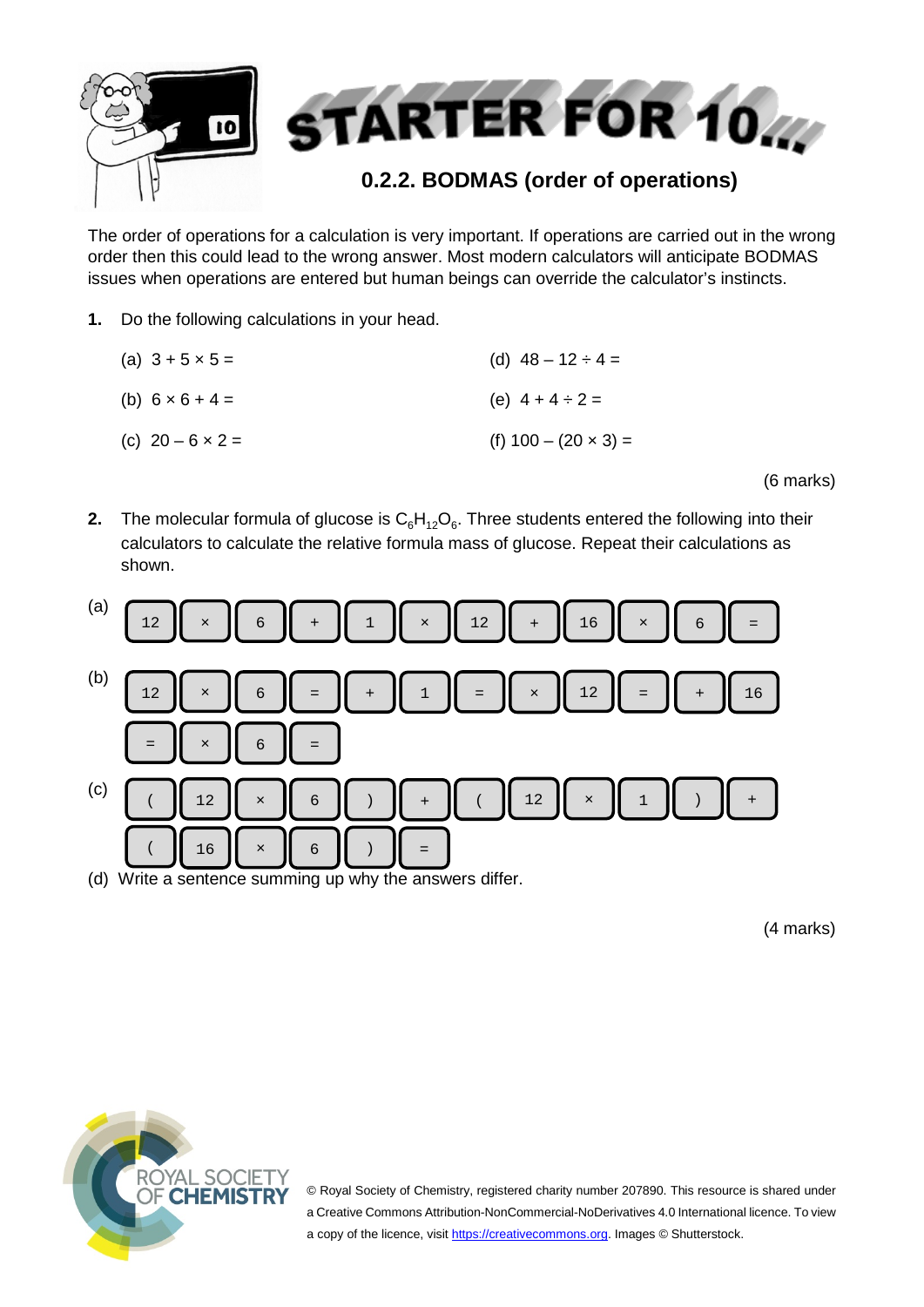

**1.** Determine the units of density given that

$$
density = \frac{mass(g)}{volume\ (cm^3)}
$$

(1 mark)

**2.** Determine the units of concentration given that

$$
concentration = \frac{number\ of\ moles\ (mol)}{volume\ (dm^3)}
$$

(1 mark)

**3.** Pharmacists often calculate the concentration of substances for dosages. In this case the volumes are smaller, measured in  $cm<sup>3</sup>$ , and the amount is given as a mass in grams. Determine the units of concentration when

$$
concentration = \frac{mass(g)}{volume\ (cm^3)}
$$

(1 mark)

**4.** Rate of reaction is defined as the *'change in concentration per unit time'*. Determine the units for rate when concentration is measured in mol dm<sup>-3</sup> and time in seconds.

(1 mark)

**5.** Pressure is commonly quoted in pascals (Pa) and can be calculated using the formula below. The SI unit of force is newtons (N) and area is  $m^2$ .

$$
pressure = \frac{force}{area}
$$

Use this formula to determine the SI unit of pressure that is equivalent to the Pascal.

(1 mark)

**6.** Determine the units for each of the following constants (K) by substituting the units for each part of the formula into the expression and cancelling when appropriate. For this exercise you will need the following units [  $=$  mol dm<sup>-3</sup>, rate = mol dm<sup>-3</sup> s<sup>-1</sup>, p = kPa.

a. 
$$
K_c = \frac{[A][B]^2}{[c]}
$$
  
\nb.  $K = \frac{rate}{[A][B]}$   
\nc.  $K_p \frac{(pA)^{0.5}}{(pB)}$   
\nd.  $K_w = [H^+] [OH^-]$   
\ne.  $K_a = \frac{[H^+] [X^-]}{[HX]}$ 

AL SOC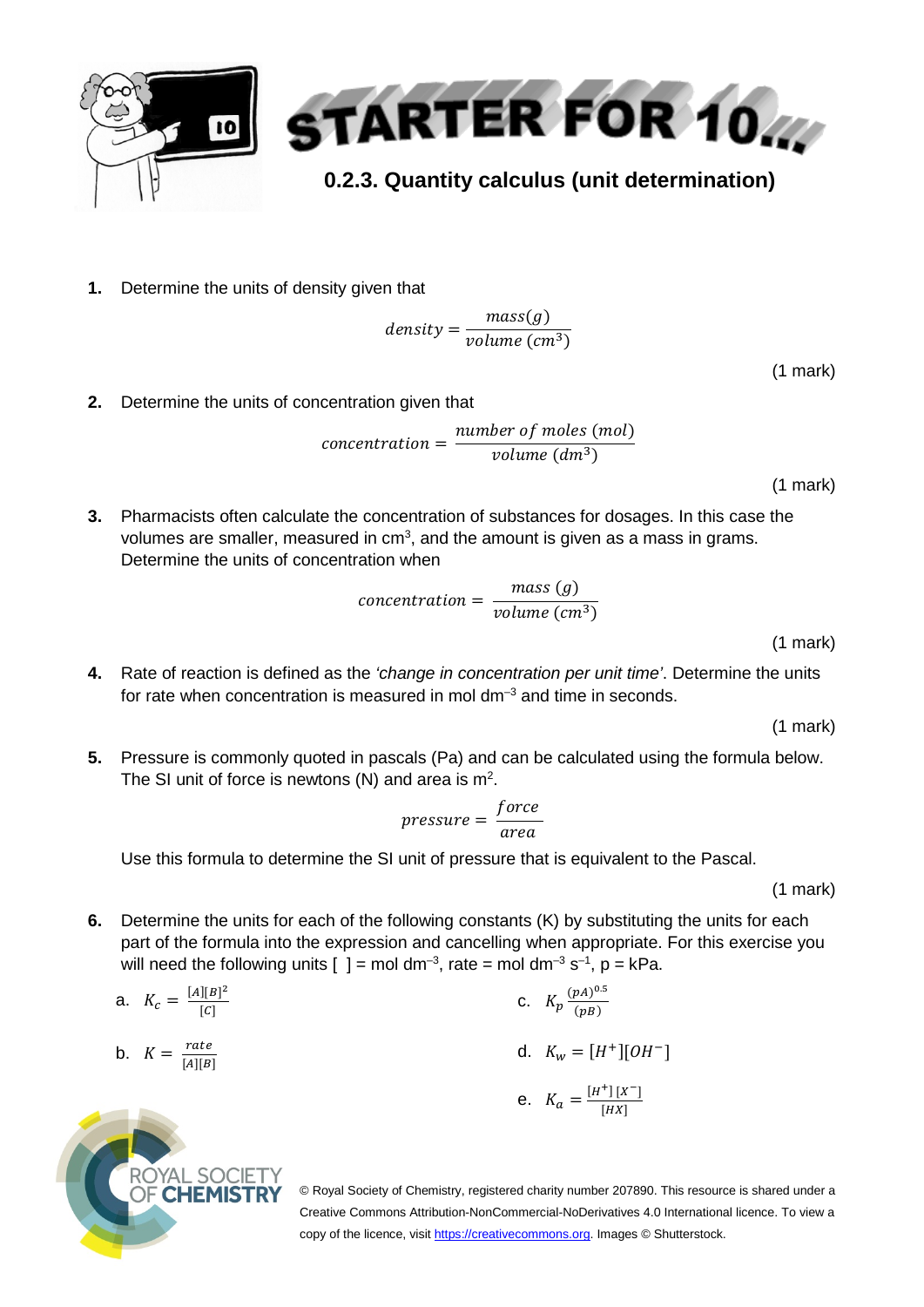

#### **Standard form and scientific form**

Large and small numbers are often expressed using powers of ten to show their magnitude. This saves us from writing lots of zeros, expresses the numbers more concisely and helps us to compare them.

In standard form a number is expressed as;

#### *a* **× 10***<sup>n</sup>*

where *a* is a number between 1 and 10 and *n* is an integer.

Eg, 160 000 would be expressed as  $1.6 \times 10^5$ 

Sometimes scientists want to express numbers using the same power of ten. This is especially useful when putting results onto a graph axis. This isn't true standard form as the number could be smaller than 1 or larger than 10. This is more correctly called **scientific form**.

Eg,  $0.9 \times 10^{-2}$ ,  $2.6 \times 10^{-2}$ ,  $25.1 \times 10^{-2}$  and  $101.6 \times 10^{-2}$  are all in the same scientific form.

- **1.** Express the following numbers using standard form.
	- a. 1 060 000
	- b. 0.001 06
	- c. 222.2

(3 marks)

**2.** The following numbers were obtained in rate experiments and the students would like to express them all on the same graph axes. Adjust the numbers to a suitable scientific form.

|--|

(3 marks)

- **3.** Calculate the following without using a calculator. Express all values in standard form.
	- a.  $\frac{10^9}{105}$ 10<sup>5</sup>
	- b.  $\frac{10^7}{10^{-7}}$
	- C.  $\frac{1.2 \times 10^6}{3.4 \times 10^{12}}$  $2.4 \times 10^{17}$
	- d.  $(2.0 \times 10^7) \times (1.2 \times 10^{-5})$

ROYAL SOCIETY **OF CHEMISTRY** 

(4 marks)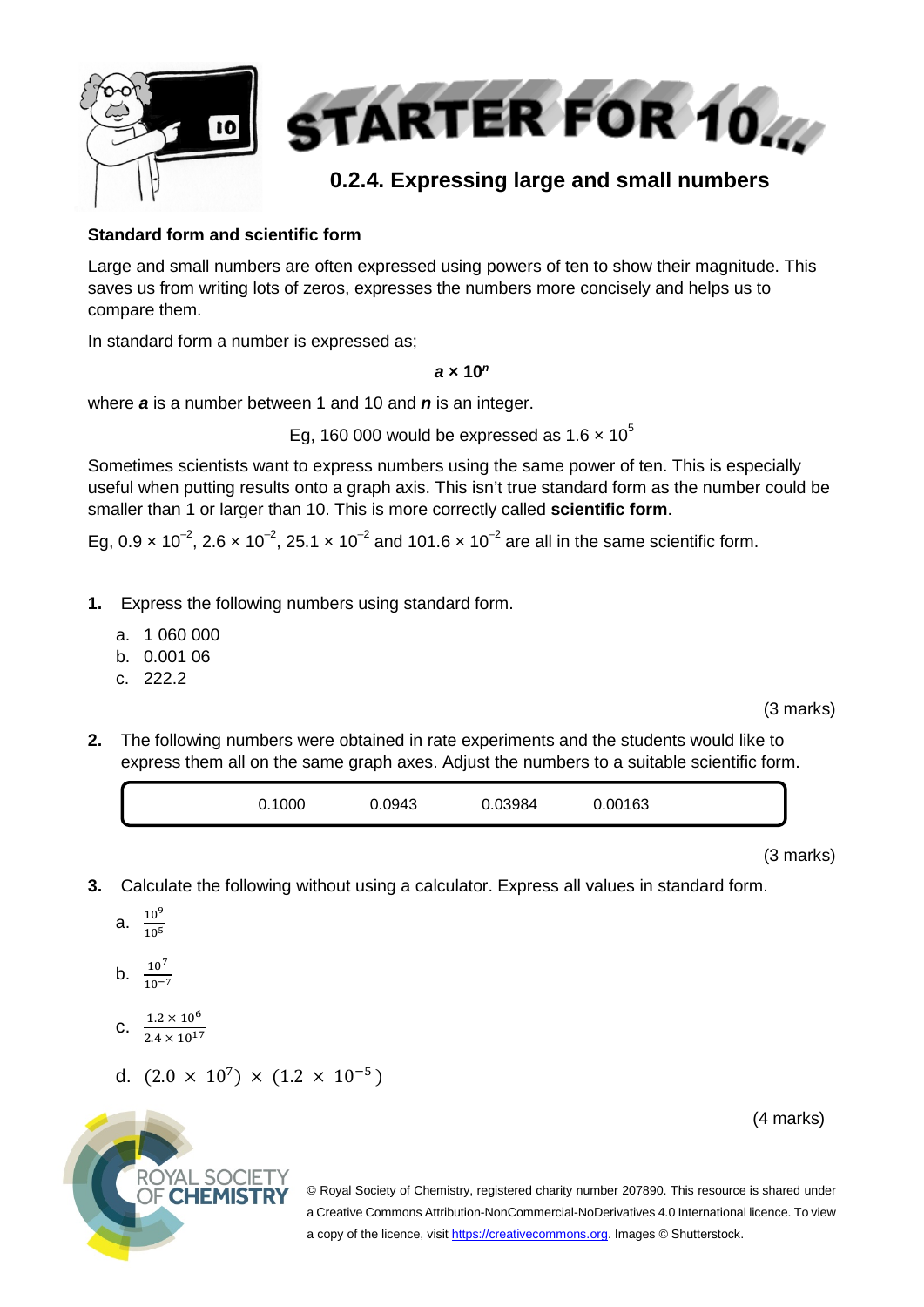

For each of the numbers in questions 1–6, state the number of significant figures and the number of decimal places.

|              |           | Significant<br>figures | <b>Decimal places</b> |
|--------------|-----------|------------------------|-----------------------|
| 1            | 3.13188   |                        |                       |
| $\mathbf{2}$ | 1000      |                        |                       |
| 3            | 0.000 65  |                        |                       |
| 4            | 1006      |                        |                       |
| 5            | 560.0     |                        |                       |
| 6            | 0.000 480 |                        |                       |

(6 marks)

- **7.** Round the following numbers to (i) 3 significant figures and (ii) 2 decimal places.
	- a. 0.075 84
	- b. 231.456

(4 marks)

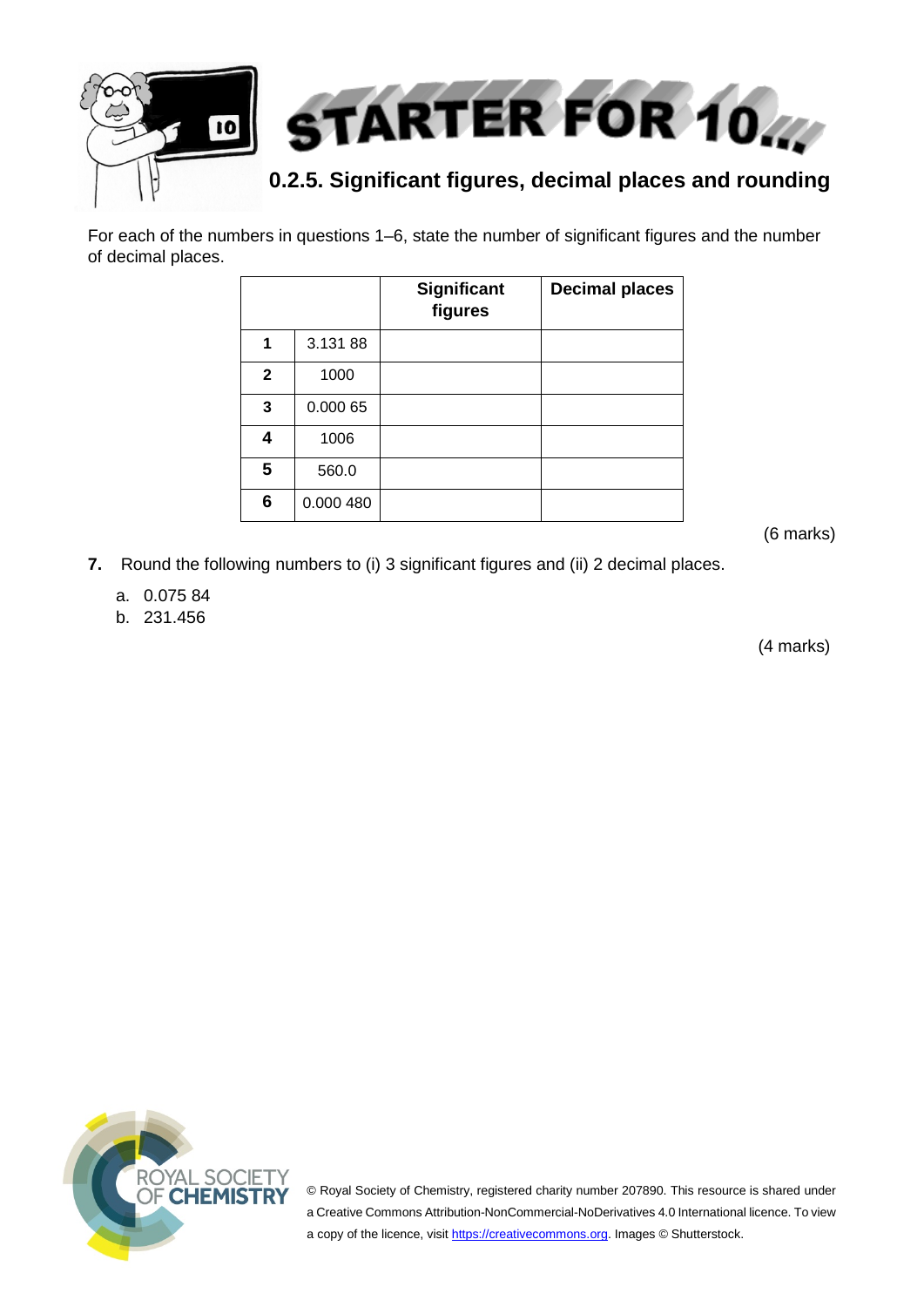

Mo's teacher has drawn a diagram on the board to help him with converting quantities from one unit into another.



*For example, to convert a length in millimetres into units of centimetres, divide by 10, eg 10 mm = 1 cm.*

Use the diagram to help with the following unit conversions. (10 marks)

- **1.** A block of iron has a length of 1.2 cm. Calculate its length in millimetres.
- **2.** The width of the classroom is 7200 cm. Calculate its length in metres.
- **3.** A reaction reaches completion after 4½ minutes. Convert this time into seconds.
- **4.** The stop clock reads 2 min 34 s. Convert this time into seconds.
- **5.** A method states that a reaction needs to be heated under reflux for 145 min. Calculate this time in hours and minutes.
- **6.** A factory produces 15 500 kg of ammonia a day. Calculate the mass of ammonia in tonnes.
- **7.** A paper reports that 0.0265 kg of copper oxide was added to an excess of sulfuric acid. Convert this mass of copper oxide into grams.
- **8.** A packet of aspirin tablets states that each tablet contains 75 mg of aspirin. Calculate the minimum number of tablets that contain a total of 1 g of aspirin.
- **9.** A student measures a reaction rate to be 0.5 g/s. Convert the rate into units of g/min.
- **10**. A factory reports that it produces fertiliser at a rate of 10.44 kg/h. Calculate the rate in units of g/s.

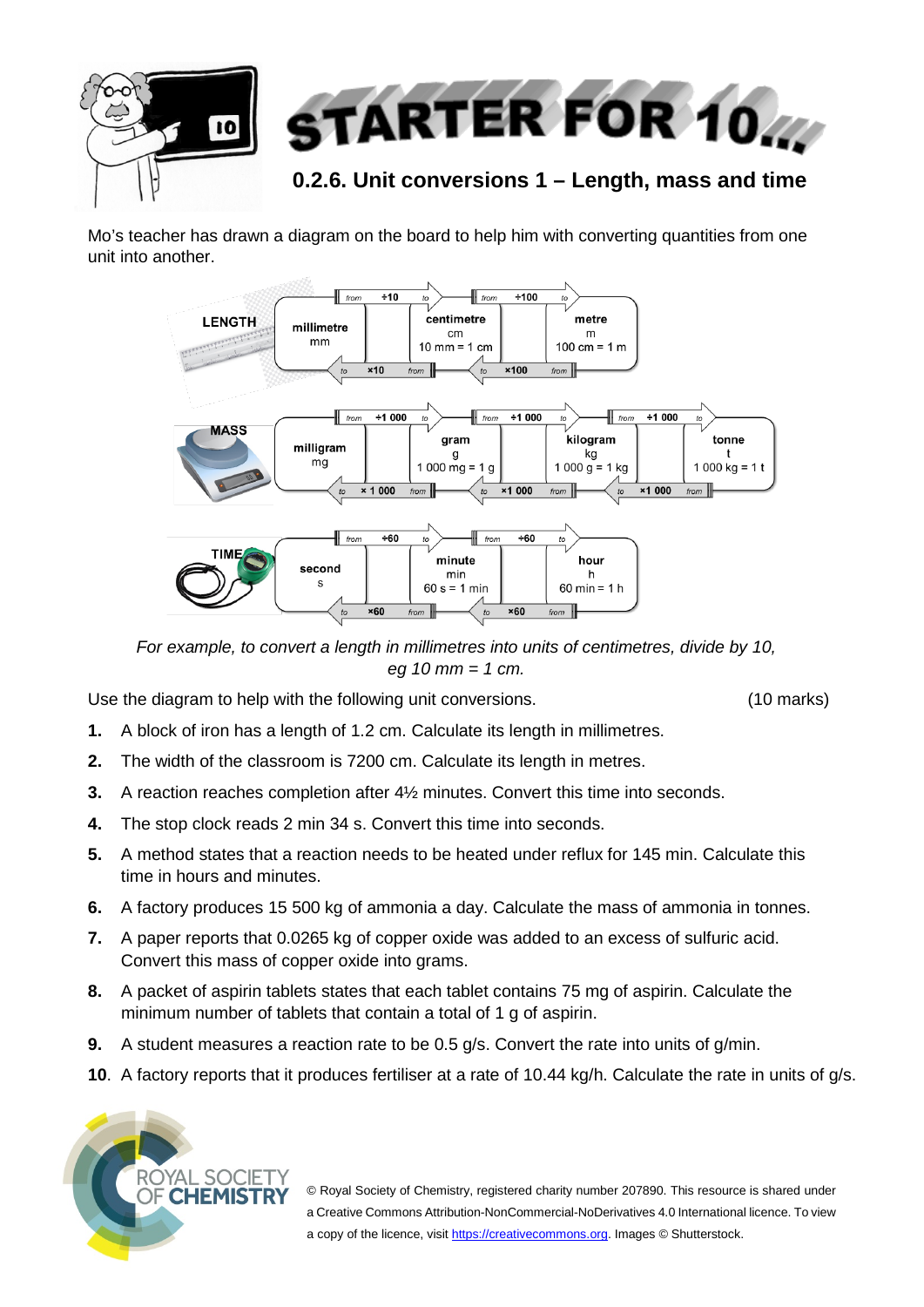

The SI unit for volume is **metre cubed, m<sup>3</sup>.** However as volumes in chemistry are often smaller than 1 m<sup>3</sup>, fractions of this unit are used as an alternative.

| centimetre cubed, cm <sup>3</sup>                                                                                   | decimetre cubed, dm <sup>3</sup>                                                                                |  |
|---------------------------------------------------------------------------------------------------------------------|-----------------------------------------------------------------------------------------------------------------|--|
| centi- <i>prefix</i> one hundredth                                                                                  | deci- <i>prefix</i> one tenth                                                                                   |  |
| 1 cm = $\frac{1}{100}$ m so,                                                                                        | 1 dm = $\frac{1}{10}$ m so,                                                                                     |  |
| 1 cm <sup>3</sup> = $\left(\frac{1}{100}\right)^3$ m <sup>3</sup> = $\left(\frac{1}{1000000}\right)$ m <sup>3</sup> | 1 dm <sup>3</sup> = $\left(\frac{1}{10}\right)^3$ m <sup>3</sup> = $\left(\frac{1}{1000}\right)$ m <sup>3</sup> |  |

**1.** Complete the table by choosing the approximate volume from the options in bold for each of the everyday items (images not drawn to scale). (1 mark)

| 1 $cm3$        |               | 1 $dm3$    | 1 $m3$          |  |
|----------------|---------------|------------|-----------------|--|
|                |               |            |                 |  |
|                | drinks bottle | sugar cube | washing machine |  |
| Approx. volume |               |            |                 |  |

**2.** Complete the following sentences; (1 mark)

To convert a volume in **cm3** into a volume in **dm3** , divide by.............................. To convert a volume in **cm<sup>3</sup>** into a volume in **m<sup>3</sup>**, divide by................................

- **3.** a. A balloon of helium has a volume of 1600 cm<sup>3</sup>. What is its volume in units of dm<sup>3</sup>?
	- b. The technician has prepared 550 cm<sup>3</sup> of HCl(aq). What is its volume in units of m<sup>3</sup>?
	- c. An experimental method requires 1.35 dm<sup>3</sup> of NaOH(aq). What volume is this in cm<sup>3</sup>?
	- d. A swimming pool has a volume of 375 m<sup>3</sup>. What volume is this in  $cm<sup>3</sup>$ ?
	- e. A 12 g cylinder of CO<sub>2</sub> contains 6.54 dm<sup>3</sup> of gas. What volume of gas is this in units of m<sup>3</sup>? (5 marks)
- **4.** Which cylinder of propane gas is the best value for money? (3 marks)

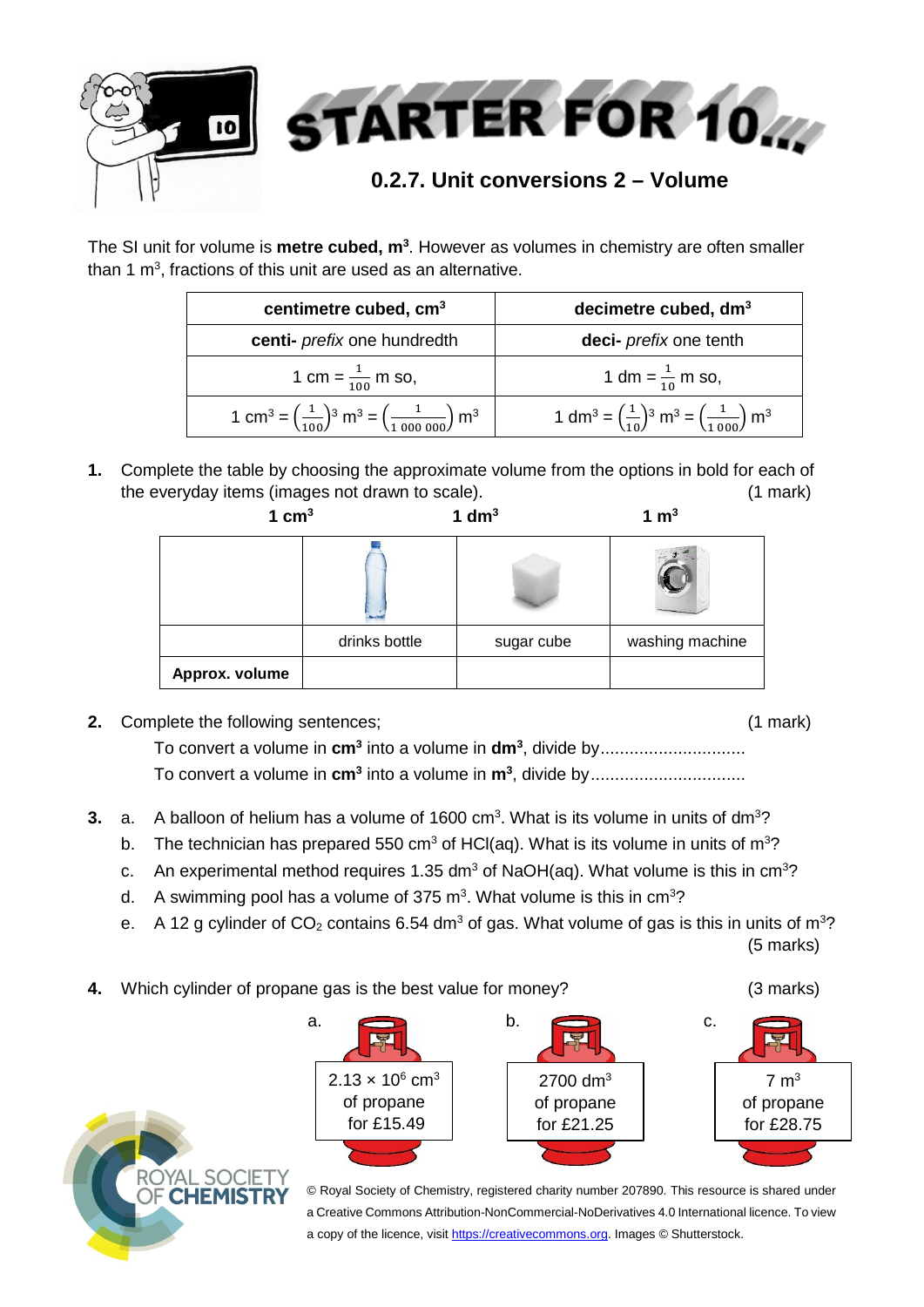

One mole of a substance is equal to **6.02 × 1023 atoms**, **ions** or **particles** of that substance. This number is called the **Avogadro constant**.

The value of the Avogadro constant was chosen so that the relative formula mass of a substance weighed out in grams is known to contain exactly  $6.02 \times 10^{23}$  particles. We call this mass its **molar mass**.

We can use the equation below when calculating an amount in moles:

> amount of substance  $(mol)$ mass (g) molar mass  $(g \text{ mol}^{-1})$

### **How is a mole similar to a dozen?**



*Stating the amount of substance in moles is just the same as describing a quantity of eggs in dozens. You could say you had 24 or 2 dozen eggs.*

Use the equation above to help you answer the following questions.

- **1.** Calculate the amount of substance, in moles, in: (3 marks)
	- a. 32 g of methane,  $CH_4$  (molar mass, 16.0 g mol<sup>-1</sup>)
	- b. 175 g of calcium carbonate,  $CaCO<sub>3</sub>$
	- c. 200 mg of aspirin,  $C_9H_8O_4$
- **2.** Calculate the mass in grams of: (3 marks)
	- a. 20 moles of glucose molecules (molar mass, 180 g mol<sup>-1</sup>)
	- b.  $5.00 \times 10^{-3}$  moles of copper ions, Cu<sup>2+</sup>
	- c. 42.0 moles of hydrated copper sulfate,  $CuSO_4\bullet 5H_2O$
- **3.** a. 3.09 g of a transition metal carbonate was known to contain 0.0250 mol.
	- i. Determine the molar mass of the transition metal carbonate. (1 mark)
	- ii. Choose the most likely identity for the transition metal carbonate from the list below:

| CoCO <sub>3</sub> | CuCO <sub>3</sub> | ZnCO <sub>3</sub> | $(1$ mark) |
|-------------------|-------------------|-------------------|------------|
|                   |                   |                   |            |

b. 4.26 g of a sample of chromium carbonate was known to contain 0.015 mol. Which of the following is the correct formula for the chromium carbonate? (2 marks)

| Cr(CO <sub>3</sub> ) <sub>3</sub><br>$Cr_2(CO_3)_3$ |
|-----------------------------------------------------|
|                                                     |

## **BONUS QUESTION**

If you had 1 mole of pennies which you could share with every person on earth how much could you give each person? Approximate world population  $= 75000000000$ .